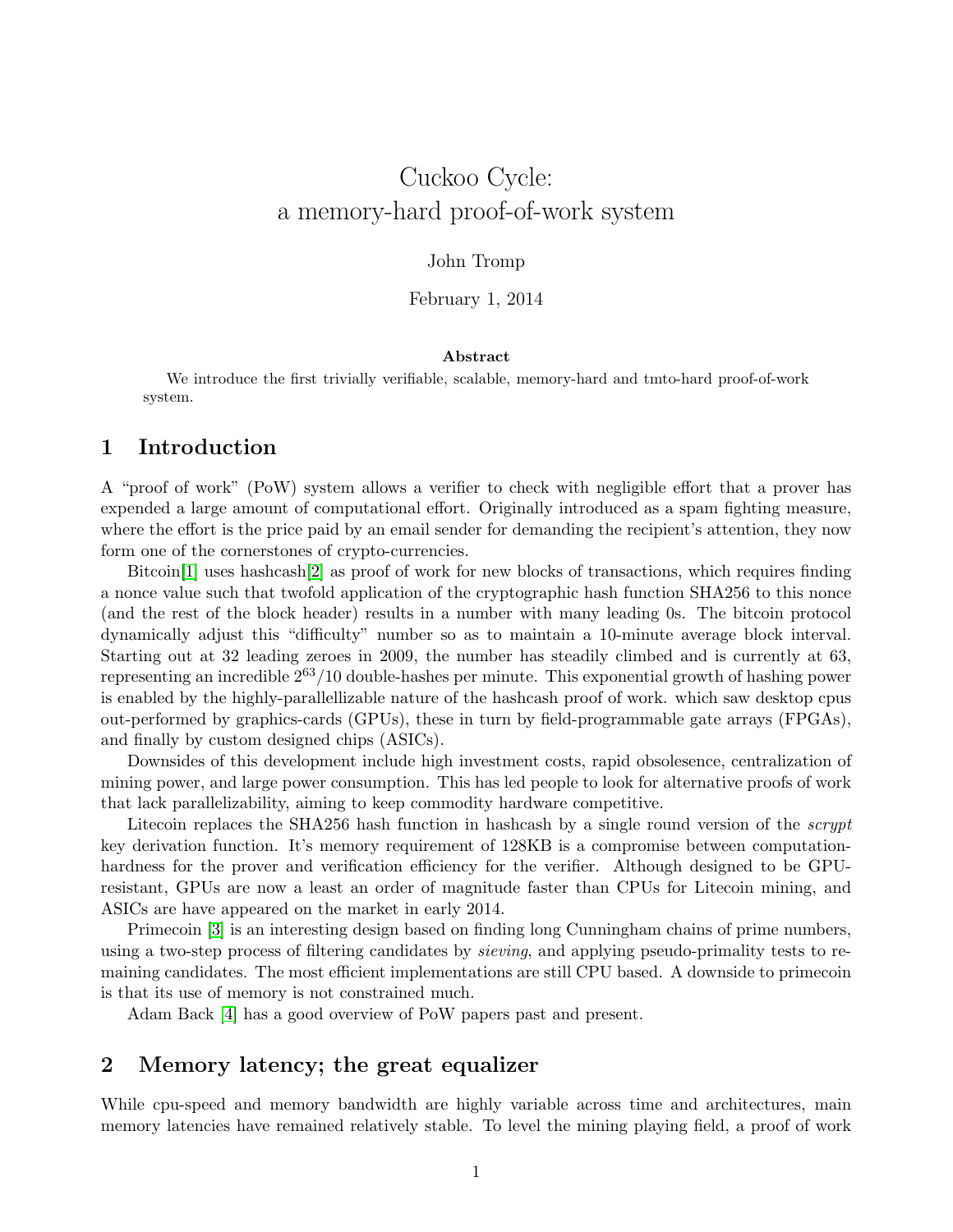system should be latency bound. Ideally, it should have the following properties:

verify-trivial A proof can be checked in microseconds rather than milliseconds.

scalable The amount of memory needed is a parameter that can scale arbitrarily.

- linear The number of computational steps and the number of memory accesses is linear in the amount of memory.
- tmto-hard There is no time-memory trade-off—using only half as much memory should incur several orders of magnitude slowdown.

random-access RAM is accessed randomly, making bandwidth and caches irrelevant.

parallel-hard Memory accesses cannot be effectively parallelized.

simple The algorithm should be sufficiently simple that one can be convinced of its optimality.

Combined, these properties ensure that a proof of work system is entirely constrained by main memory latency and scales appropriately for any application.

We introduce the first proof of work system satisfying all properties, except for being parallelresistent at best. Amazingly, it amounts to little more than enumerating nonces and storing them in a hashtable. While all hashtables break down when trying to store more items than it was designed to handle, in one hashtable design in particular this breakdown is of a special nature that can be turned into a concise and easily verified proof. Enter the cuckoo hashtable.

## 3 Cuckoo hashing

Introduced by Rasmus Pagh and Flemming Friche Rodler in 2001[\[5\]](#page-4-4), a cuckoo hashtable consists of two same-sized tables each with its own hash function mapping a key to a table location, providing two possible locations for each key. Upon insertion of a new key, if both locations are already occupied by keys, then one is kicked out and inserted in its alternate location, possibly displacing yet another key, repeating the process until either a vacant location is found, or some maximum number of iterations is reached. The latter can only happen once cycles have formed in the *Cuckoo graph*. This is a bipartite graph with a node for each location and an edge for every key, connecting the two locations it can reside at. This naturally suggests a proof of work problem, which we now formally define.

## 4 The proof of work function

Fix three parameters  $L \le E \le N$  in the range  $\{4, ..., 2^{32}\}\$ , which denote the cycle length, number of edges (also easyness, opposite of difficulty), and the number of nodes, resprectively. L and N must be even. Function cuckoo maps any binary string h (the header) to a bipartite graph  $G = (V_0 \cup V_1, E)$ , where  $V_0$  is the set of integers modulo  $N_0 = N/2 + 1$ ,  $V_1$  is the set of integers modulo  $N_1 = N/2 - 1$ , and E has an edge between hash $(h, n)$  mod  $N_0$  in  $V_0$  and hash $(h, n)$  mod  $N_1$  in  $V_1$  for every nonce  $0 \leq n \leq E$ . A proof for G is a subset of L nonces whose corresponding edges form an L-cycle in G.

## 5 Solving a proof of work problem

We enumerate the  $E$  nonces, but instead of storing the nonce itself as a key in the Cuckoo hashtable, we store the alternate key location at the key location, and forget about the nonce. We thus maintain the *directed* cuckoo graph, in which the edge for a key is directed from the location where it resides to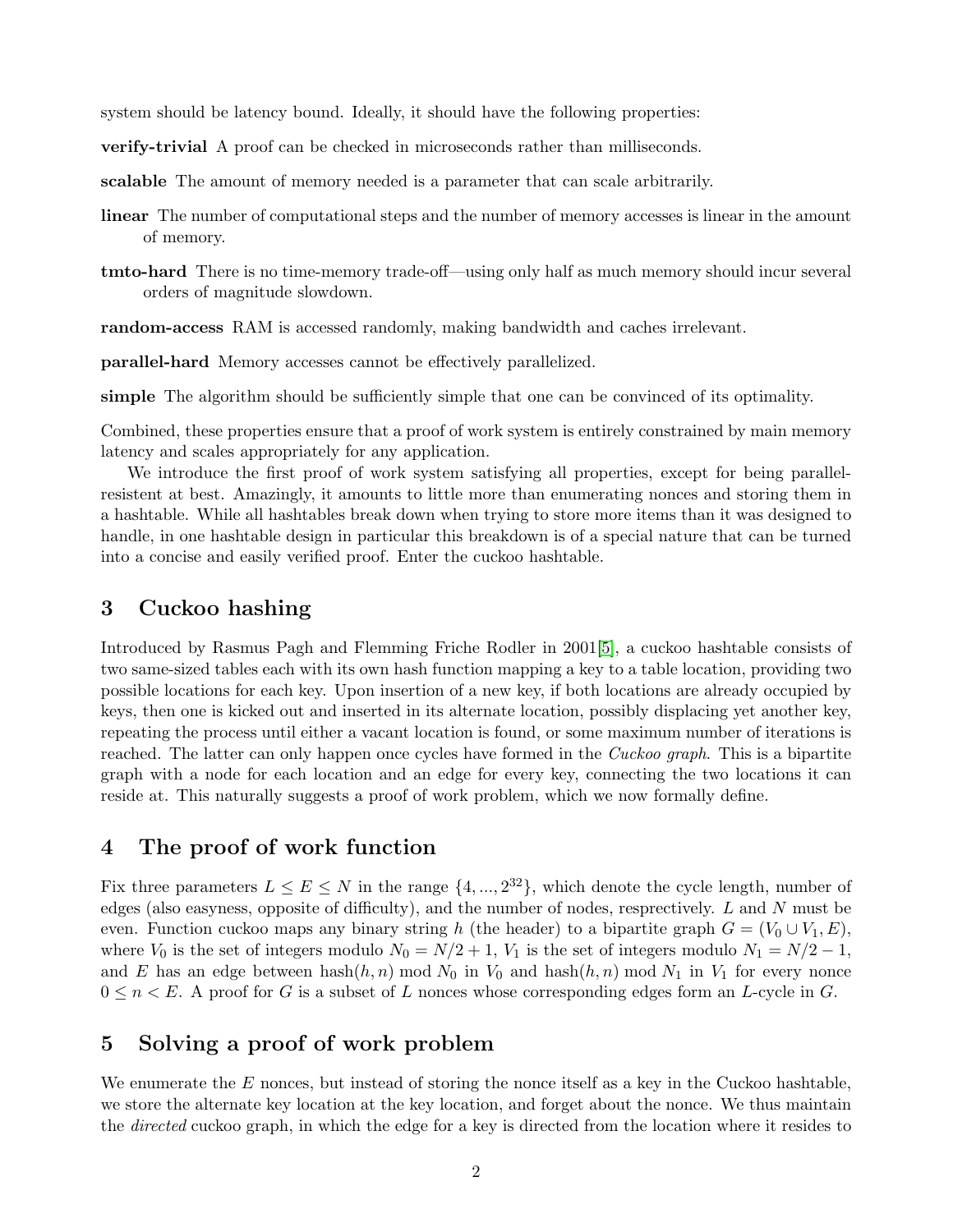its alternate location. The outdegree of every node in this graph is either 0 or 1, When there are no cycles yet, the graph is a forest, a disjoint union of trees. In each tree, all edges are directed, directly, or indirectly, to its root, the only node in the tree with outdegree 0. Addition of a new key causes a cycle if and only if its two locations are in the same tree, which we can test by following the path from each location to its root. In case of different roots, we reverse all edges on the shorter of the two paths, and finally create the edge for the new key itself, thereby joining the two trees into one. In case of equal roots, we can compute the length of the resulting cycle as 1 plus the sum of the path-lengths to the node where the two paths first join. If the cycle length is L, then we solved the problem, and recover the proof by enumerating nonces once more and checking which ones formed the cycle. If not, then we keep the graph acyclic by not ignoring the key. There is some probability of overlooking other L-cycles that uses that key, but in the important low easiness case of having few cycles in the cuckoo graph to begin with, it does not significantly affect the rate of solution finding.

#### 6 Implementation and performance

The C-program listed in the Appendix is also available online at <https://github.com/tromp/cuckoo> together with a Makefile, proof verifier and this paper. 'make test' tests everything. The main program uses 31 bits per node to represent the directed cuckoo graph, reserving the most significant bit for marking edges on a cycle, to simplify recovery of the proof nonces. On my 3.2GHz Intel Core i5, in case no solution is found, size  $2^{20}$  takes 4MB and 0.025s, size  $2^{25}$  takes 128MB and 2.5s, and size  $2^{30}$ takes 4GB and 136s, most of which is spent pointer chasing.



The left plot above shows the probability of finding a 42-cycle as a function of the percentage edges/nodes, while the right plot shows the average number of memory reads and writes per edge as a function of the percentage nonce/easiness (progress through main loop). Both were determined from 10000 runs at size  $2^{20}$ ; results at size  $2^{25}$  look almost identical. In total the program averages 3.3 reads and 1.75 writes per edge.

#### 7 Memory-hardness

I conjecture that this problem doesn't allow for a time-memory trade-off. If one were to store only a fraction p of  $V_0$  and  $V_1$ , then one would have to reject a fraction  $p^2$  of generated edges, drastically reducing the odds of finding cycles for  $p < 1/\sqrt{2}$  (the reduction being exponential in cycle length). There is one obvious trade-off in the other direction. By doubling the memory used, nonces can be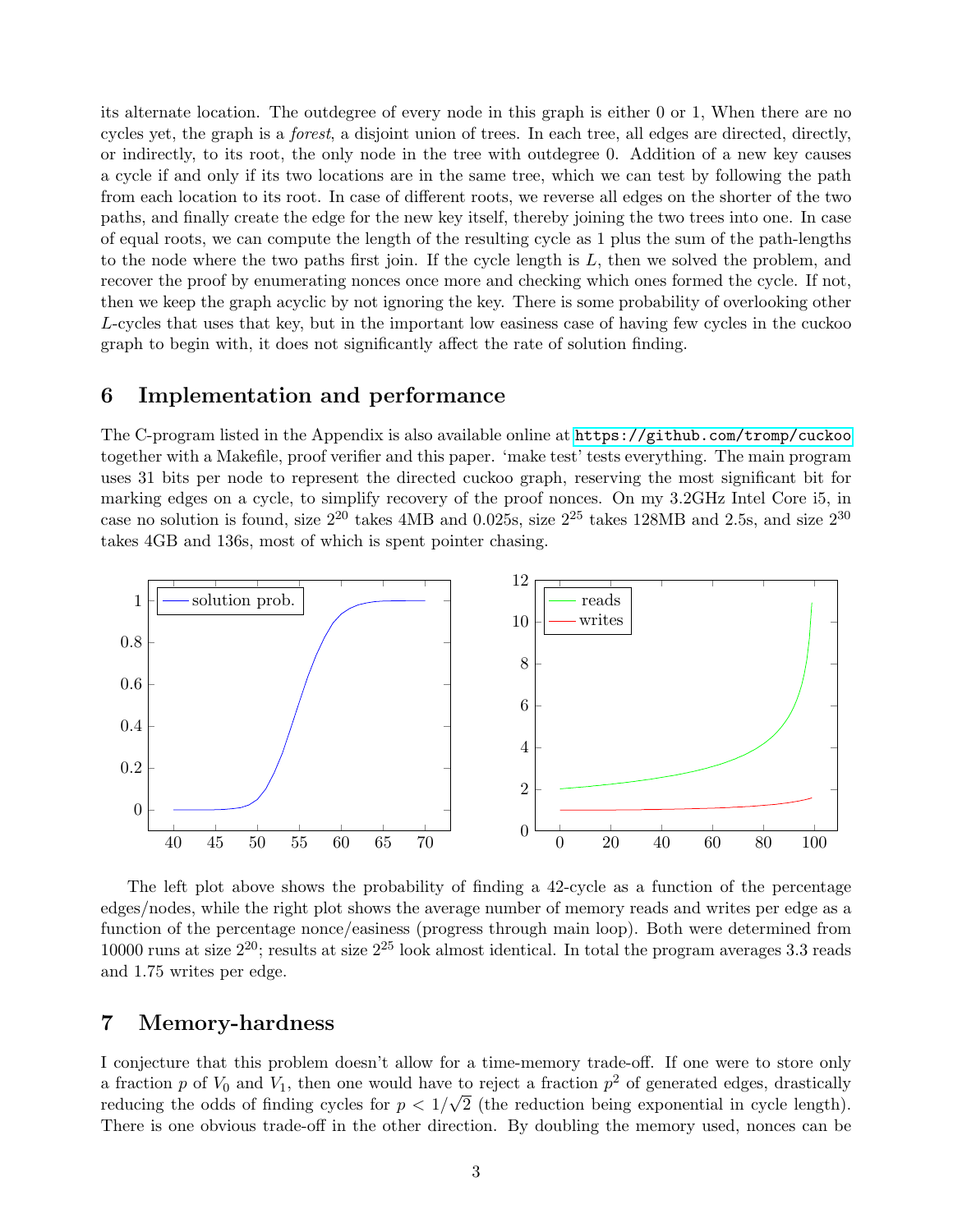stored alongside the directed edges, which would save the effort of recovering them in the current slow manner. The speedup falls far short of a factor 2 though, so a better use of that memory would be to run another copy in parallel.

#### 8 Parallelizability

To parallellize the program one could run P processing elements (PE) connected to at least P memory elements (ME) by some multistage interconnection network. For  $0 \leq p \leq P$ , PE p processes all nonces p mod P. Note that unless one uses at least  $P^2$  MEs, memory routing conflicts will frequently arise. Another problem are path conflicts, where one PE is reversing a path that another PE is either following, or installing a new edge on. The left plot below shows the average number of times that either of the two roots for a nonce occurred a given number of nonces ago, which suggests that there are potentially about  $10P$  such conflicts. Analysing how these conflicts affect performance and the probabillity of finding cycles is a topic for further research. In any case, development of hardware for improved parallel random access to main memory will benefit other applications too, and so one may expect such improvements to become available on commodity hardware as well.



## 9 Choice of cycle length

Extremely small cycle lengths risk the feasability of alternative datastructures that are more memoryefficient. For example, for  $L = 2$  the problem reduces to finding a birthday collision, for which a Bloom filter would be very effective, as would Rainbow tables. It seems however that the Cuckoo representation might be optimal even for  $L = 4$ . Such small values still harm the TMTO resistance though as mentioned in the previous paragraph. In order to keep proof size manageable, the cycle length should not be too large either. We consider 24-64 to be a healthy range, and 42 a nice number close to the middle of that range. The right plot above shows the distribution of cycle lengths found for sizes  $2^{10}$ ,  $2^{15}$ ,  $2^{20}$ ,  $2^{25}$ , as determined from 100000,100000,10000, and 10000 runs respectively. The tails of the distributions beyond  $L = 100$  are not shown. For reference, the longest cycle found was of length 1726.

#### 10 Scaling memory beyond 16-32 GB

While the current algorithm can accomodate up to  $N = 2^{33} - 2$  nodes by a simple change in implementation, a different idea is needed to scale beyond that. To that end, we propose to use  $K$ -partite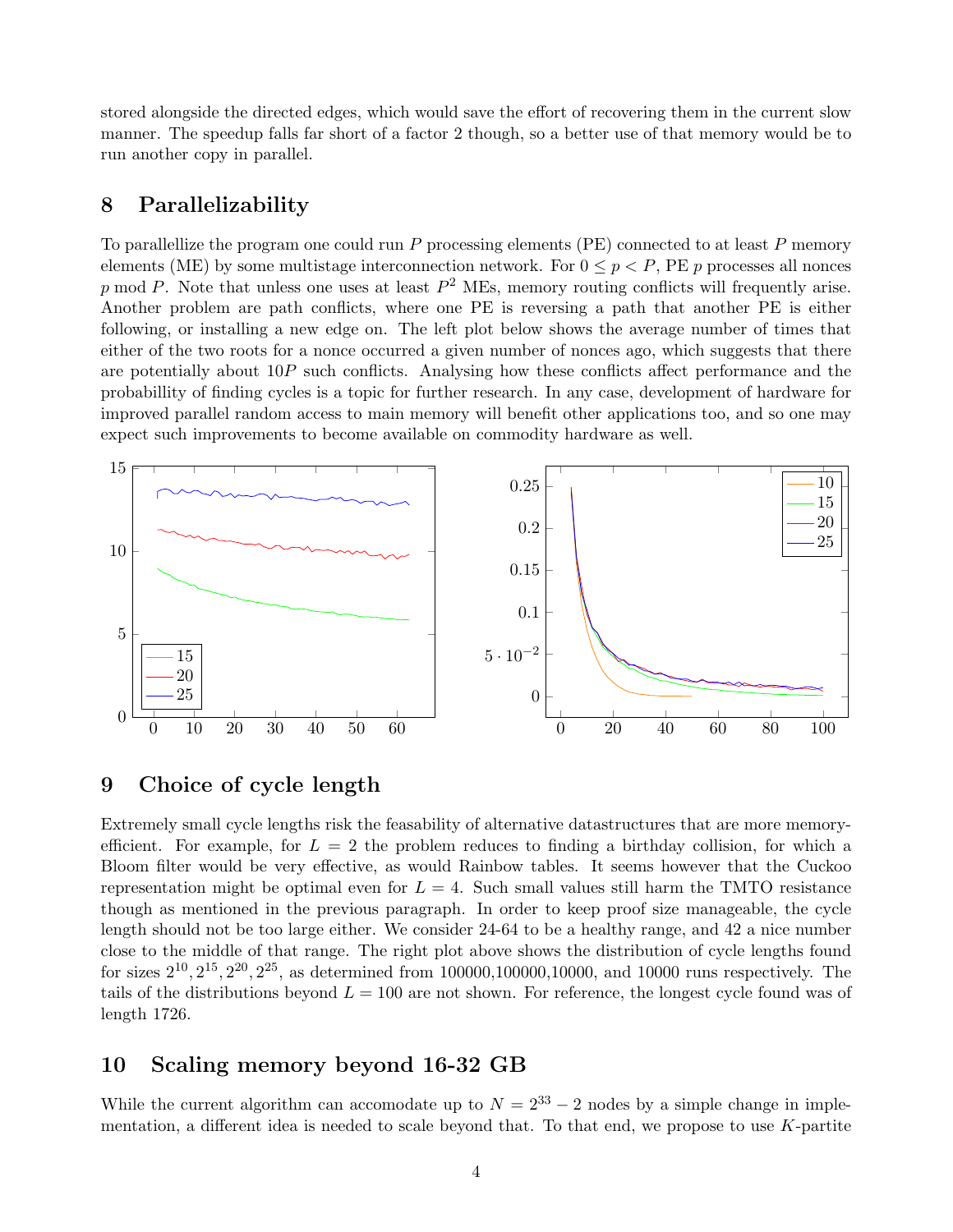graphs with edges only between partition k and partition  $(k+1) \mod K$ , where k is fed into the hash function along with the header and nonce. With each partition consisting of at most  $2^31 - 1$  nodes, the most significant bit is then available to distinguish edges to the two neighbouring partitions. The partition sizes should remain relatively prime, e.g. by picking the largest  $K$  primes under  $2^{31}$ .

## 11 Conclusion

Cuckoo Cycle is an elegant proof-of-work design emphasizing memory latency. Its parallelizability may be limited to that of multiprocessor-memory interconnection networks in general, offering hope of leveling the mining playing field through use of commodity hardware. Future research is needed to quantify the behaviour of multiprocessor implementations.

## References

- <span id="page-4-0"></span>[1] S. Nakamoto, "Bitcoin: A peer-to-peer electronic cash system," May 2009. [Online]. Available: <http://www.bitcoin.org/bitcoin.pdf>
- <span id="page-4-1"></span>[2] A. Back, "Hashcash - a denial of service counter-measure," Tech. Rep., Mar. 1997.
- <span id="page-4-2"></span>[3] S. King, "Primecoin: Cryptocurrency with prime number proof-of-work," Jul. 2013. [Online]. Available:<http://primecoin.org/static/primecoin-paper.pdf>
- <span id="page-4-3"></span>[4] A. Back, "Hashcash.org," Feb. 2014. [Online]. Available:<http://www.hashcash.org/papers/>
- <span id="page-4-4"></span>[5] R. Pagh, N. M. Bldg, D.-A. C, and F. F. Rodler, "Cuckoo hashing," 2001.

# 12 Appendix A: cuckoo.c Source Code

```
// Cuckoo Cycle, a memory-hard proof-of-work
// Copyright (c) 2013-2014 John Tromp
#include "cuckoo.h"
// algorithm parameters
#define MAXPATHLEN 8192
// used to simplify nonce recovery
#define CYCLE 0x80000000
int cuckoo[1+SIZE]; // global; conveniently initialized to zero
int main(int argc, char **argv) {
 // 6 largest sizes 131 928 529 330 729 132 not implemented
 assert(SIZE < (unsigned)CYCLE);
 char *header = \arg c >= 2 ? \arg v[1] : "";
 setheader(header);
 printf("Looking for %d-cycle on cuckoo%d%d(\"%s\") with %d edges\n",
               PROOFSIZE, SIZEMULT, SIZESHIFT, header, EASINESS);
 int us[MAXPATHLEN], nu, u, vs[MAXPATHLEN], nv, v;
 for (int nonce = 0; nonce < EASINESS; nonce ++) {
    sipedge(nonce, us, vs);
    if ((u = cuckoo[*us]) == *vs || (v = cuckoo[*vs]) == *us)continue; // ignore duplicate edges
    for (nu = 0; u; u = cuckoo[u]) {
      assert(nu < MAXPATHLEN-1);
     us[++nu] = u;
```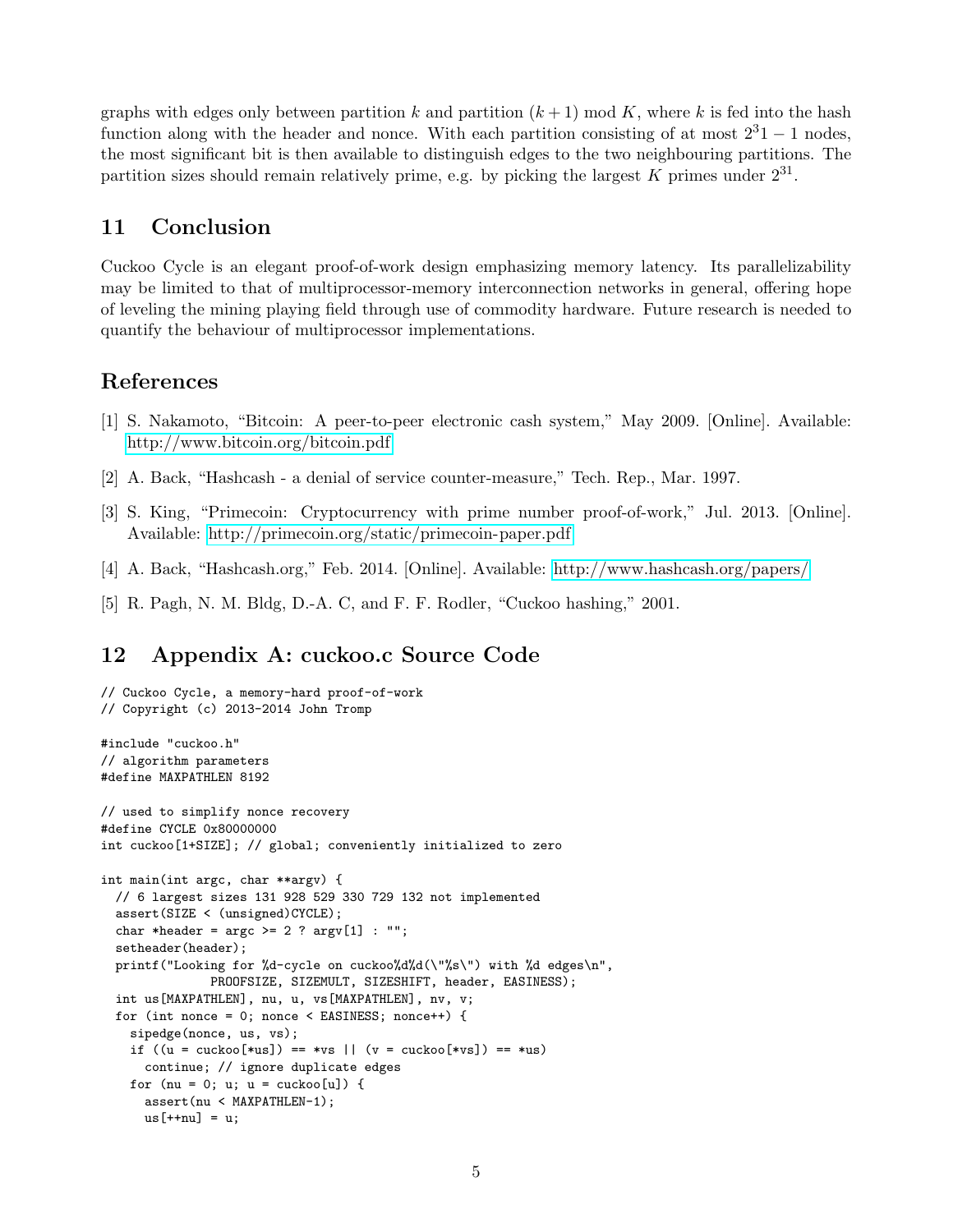```
}
    for (nv = 0; v; v = cuckoo[v]) {
      assert(nv < MAXPATHLEN-1);
      vs[++nv] = v;}
#ifdef SHOW
    for (int j=1; j<=SIZE; j++)if (!\ncuckoo[j])\ printf("%2d: ", j);else printf("%2d:%02d",j,cuckoo[j]);
    printf(" \%x (\d,\d),\n", nonce,*us,*vs);
#endif
    if (us[nu] == vs[nv]) {
      int min = nu < nv ? nu : nv;
      for (nu -= min, nv -= min; us[nu] != vs[nv]; nu++, nv++) ;
      int len = nu + nv + 1;
      printf("% 4d-cycle found at %d%"\n", len, (int)(nonce*100L/EASINESS));
      if (len != PROOFSIZE)
        continue;
      while (nu--)
        \text{cuckoo}[\text{us}[\text{nu}]] = \text{CYCLE} \mid \text{us}[\text{nu}+1];while (nv--)
        cuckoo[vs[nv+1]] = CYCLE | vs[nv];for (cuckoo[*vs] = CYCLE | *us; len; nonce--) {
        sipedge(nonce, &u, &v);
        int c;
        if (cuckoo[c=u] == (CYCLE|v) || cuckoo[c=v] == (CYCLE|u)) {
          printf("%2d %08x (%d,%d)\n", --len, nonce, u, v);
          cuckoo[c] &= ~CYCLE;
        }
      }
      break;
    }
    if (nu < nv) {
      while (nu--)
        cuckoo[us[nu+1]] = us[nu];cuckoo[*us] = *vs;} else {
      while (nv--)
        cuckoo[vs[nv+1]] = vs[nv];cuckoo[*vs] = *us;}
  }
 return 0;
}
```
# 13 Appendix B: cuckoo.h Header File

```
// Cuckoo Cycle, a memory-hard proof-of-work
// Copyright (c) 2013-2014 John Tromp
#include <stdio.h>
#include <stdint.h>
#include <string.h>
#include <assert.h>
#include <openssl/sha.h>
// proof-of-work parameters
#ifndef SIZEMULT
#define SIZEMULT 1
```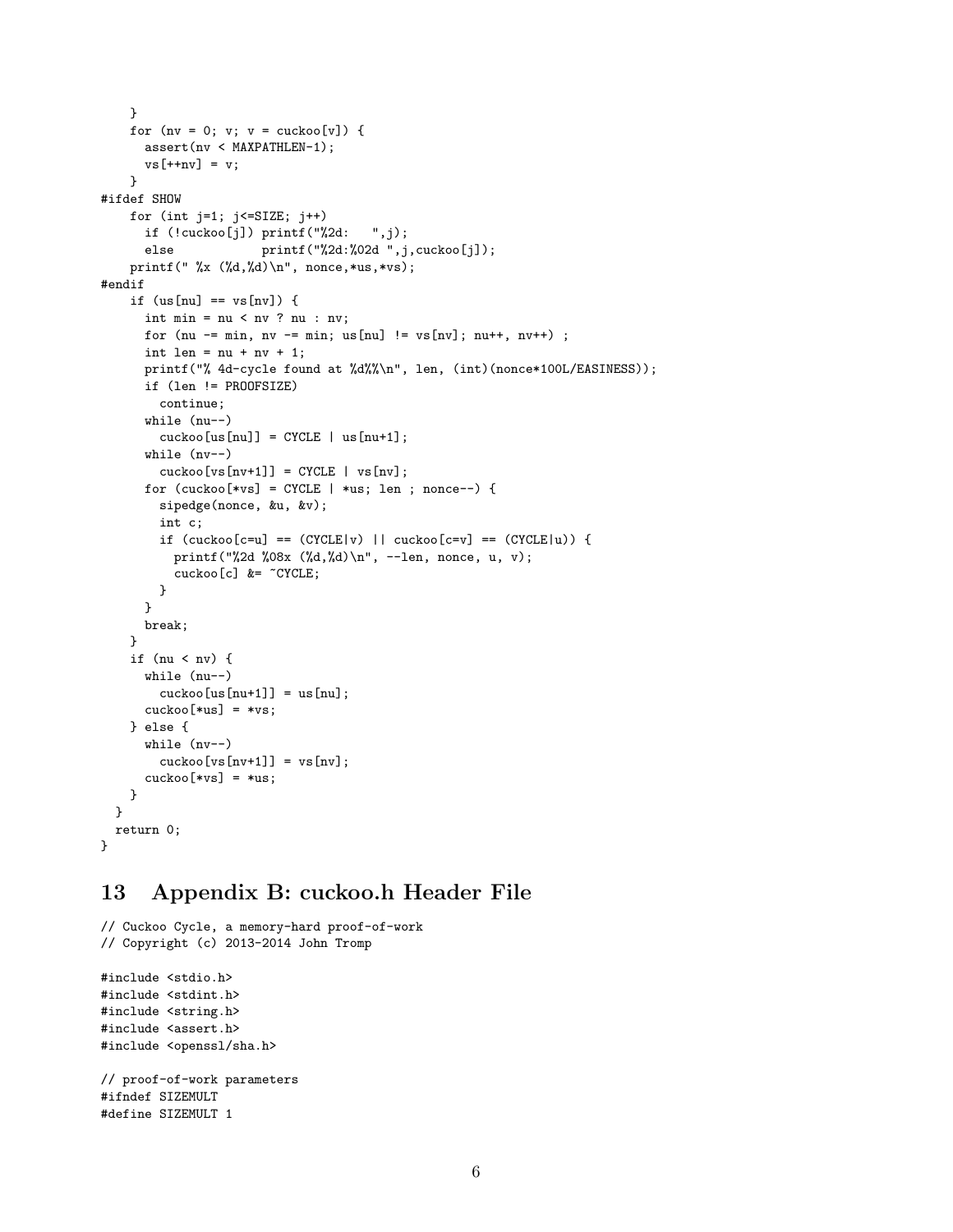```
#endif
#ifndef SIZESHIFT
#define SIZESHIFT 20
#endif
#ifndef EASINESS
#define EASINESS (SIZE/2)
#endif
#ifndef PROOFSIZE
#define PROOFSIZE 42
#endif
#define SIZE (SIZEMULT*(1<<SIZESHIFT))
// relatively prime partition sizes
#define PARTU (SIZE/2+1)
#define PARTV (SIZE/2-1)
typedef uint64_t u64;
#define ROTL(x,b) (u64)( ((x) << (b)) | ( (x) >> (64 - (b))) )
#define SIPROUND \
  do \{\ \ \}\v0 \leftarrow v1; v1=ROTL(v1,13); v1 \sim v0; v0=ROTL(v0,32); \
    v2 \leftarrow v3; v3 = ROTL(v3, 16); v3 \leftarrow v2; \
    v0 \leftarrow v3; v3=ROTL(v3,21); v3 ^= v0; \
    v2 \leftarrow v1; v1 = ROTL(v1, 17); v1 \leftarrow v2; v2 = ROTL(v2, 32); \
  } while(0)
// SipHash-2-4 specialized to precomputed key and 4 byte nonces
u64 siphash24( int nonce, u64 v0, u64 v1, u64 v2, u64 v3) {
  u64 b = ( ( u64 )4 ) < 56 | nonce;
  v3 \hat{i} = b;
 SIPROUND; SIPROUND;
  v0 ^= b;
  v2 \approx 0xff;SIPROUND; SIPROUND; SIPROUND; SIPROUND;
 return v0 \degree v1 \degree v2 \degree v3;
}
u64 v0 = 0x736f6d6570736575ULL, v1 = 0x646f72616e646f6dULL,
    v2 = 0x6c7967656e657261ULL, v3 = 0x7465646279746573ULL;
#define U8TO64_LE(p) \
  (((u64)((p)[0])) ) | ((u64)((p)[1]) \le 8) | \
   ((u64)((p)[2]) \ll 16) | ((u64)((p)[3]) \ll 24) | \
   ((u64)((p)[4]) \ll 32) | ((u64)((p)[5]) \ll 40) | \
   ((u64)((p)[6]) \iff 48) | ((u64)((p)[7]) \iff 56)// derive siphash key from header
void setheader(const char *header) {
  unsigned char hdrkey[32];
  SHA256((unsigned char *)header, strlen(header), hdrkey);
 u64 k0 = U8TO64_LE( hdrkey ); u64 k1 = U8TO64_LE( hdrkey + 8 );
  v3 \hat{i} = k1; v2 \hat{i} = k0; v1 \hat{i} = k1; v0 \hat{i} = k0;
}
// generate edge in cuckoo graph
void sipedge(int nonce, int *pu, int *pv) {
 u64 sip = siphash24(nonce, v0, v1, v2, v3);
  *pu = 1 + (int)(sip % PARTU);
```